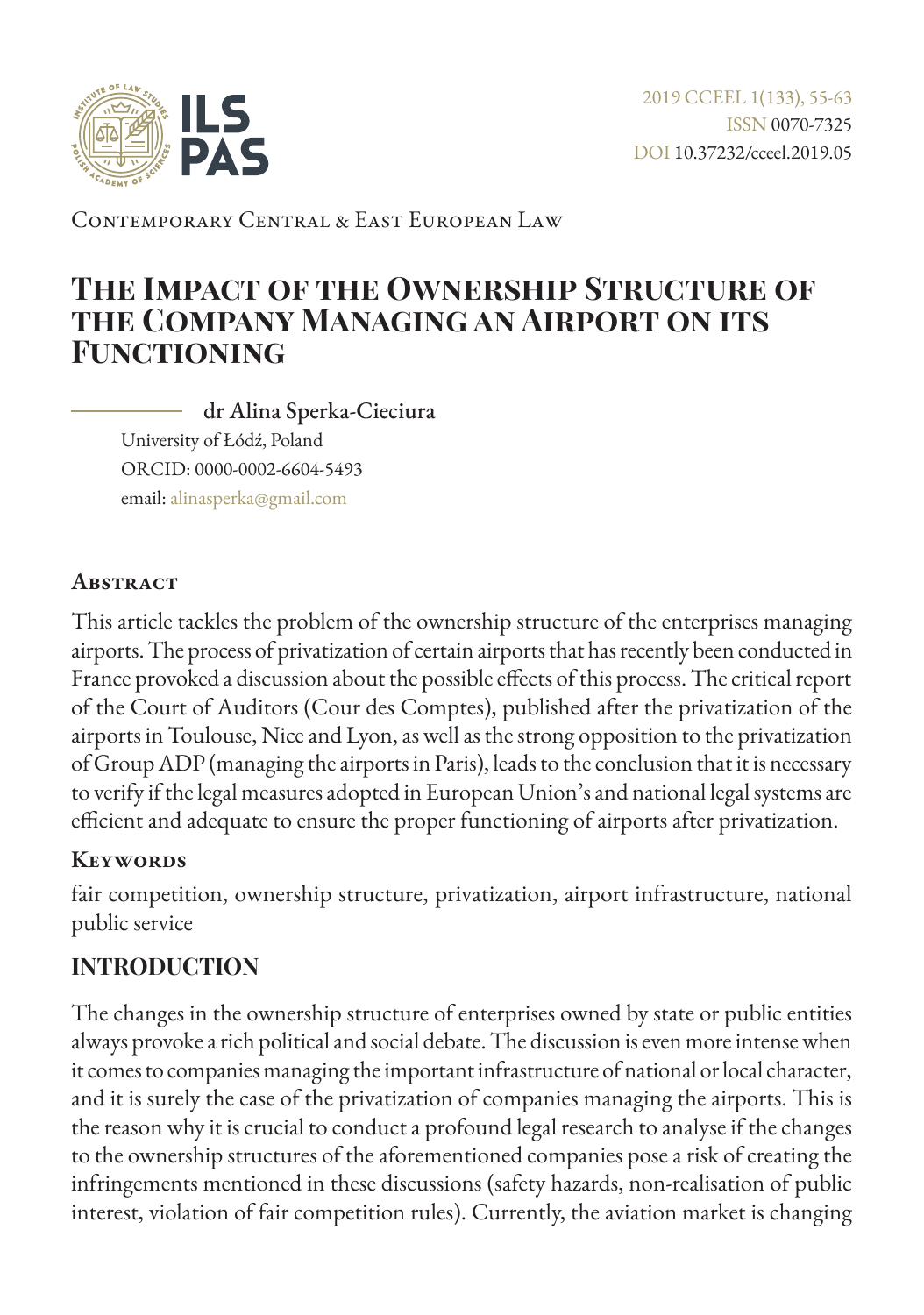dramatically, there are several parallel processes of privatization ongoing in Europe, and the latest literature in this field is insufficient.

## **1. PRIVATIZATION OF GROUP ADP IN FRANCE**

Recently in France, we can observe a firestorm of debate about the privatization of Group ADP (ex-Aéroports de Paris), which in 2018 was the world's biggest aviation enterprise (with 281 million passengers and profits of 610 million Euros). The main French airports (Roissy-Charles-de-Gaulle, Orly, Le Bourget) belong to this group, as well as many other airports throughout the world (in Zagreb, Santiago, Amman, Maurice etc.). It has also shares in Group TAV, which owns airports in Istanbul, Antalya, Izmir and many others. When, in May 2019 the Parliament adopted the act providing for its privatization<sup>1</sup> the storm began.

### **1.1. THE MAIN ARGUMENTS AGAINST THE PRIVATIZATION OF GROUP ADP**

The discussion is so tempestuous because of a few reasons. First of all, Group ADP is a major player in the aviation sector and contributes its high profits to the budget. Even the infrastructure connected with the airports, such as boutiques and other services, brought in profit of 1 billion Euros in 2018. It has also extended into digital technologies through Hub One. Secondly, it is the biggest real estate owner in France, with 6686 hectares of grounds and more than one million square meters of buildings.2 Moreover, it is claimed that Group ADP operates under natural monopoly conditions, which pose a risk of creating a cartel. This may also lead to discrimination against certain air carriers and pose a threat to fair competition rules. Considering the fact that Paris' airports, attended yearly by 100 million passengers, are the first border of France, it is claimed that international migration's control processes may be influenced by this privatization.

### **1.2. THE QUESTION OF THE NATIONAL PUBLIC SERVICE PROVIDED BY GROUP ADP**

Question of the national public service provided by state owned enterprises is also part of a broader discussion, which takes place whenever a government decides to pursue a process of privatization. From both sides of the political divide they will be accused of 'selling the crown jewels'. But actually, when it comes to Group ADP, it was created as public establishment (*établissement public*) Aéroports de Paris and was transformed into a public

<sup>1</sup> Loi n° 2019-486 du 22 mai 2019 relative à la croissance et la transformation des entreprises [Act n° 2019-486 of 22 May 2019 relating to the growth and transformation of companies] [2019] JORF n°0119.

<sup>2</sup> More information on the webpage of ADP group: [<https://www.parisaeroport.fr/groupe/groupe-et](https://www.parisaeroport.fr/groupe/groupe-et-strategie/notre-groupe/parisvousaime)[strategie/notre-groupe/parisvousaime](https://www.parisaeroport.fr/groupe/groupe-et-strategie/notre-groupe/parisvousaime)> accessed 1 Dec 2019.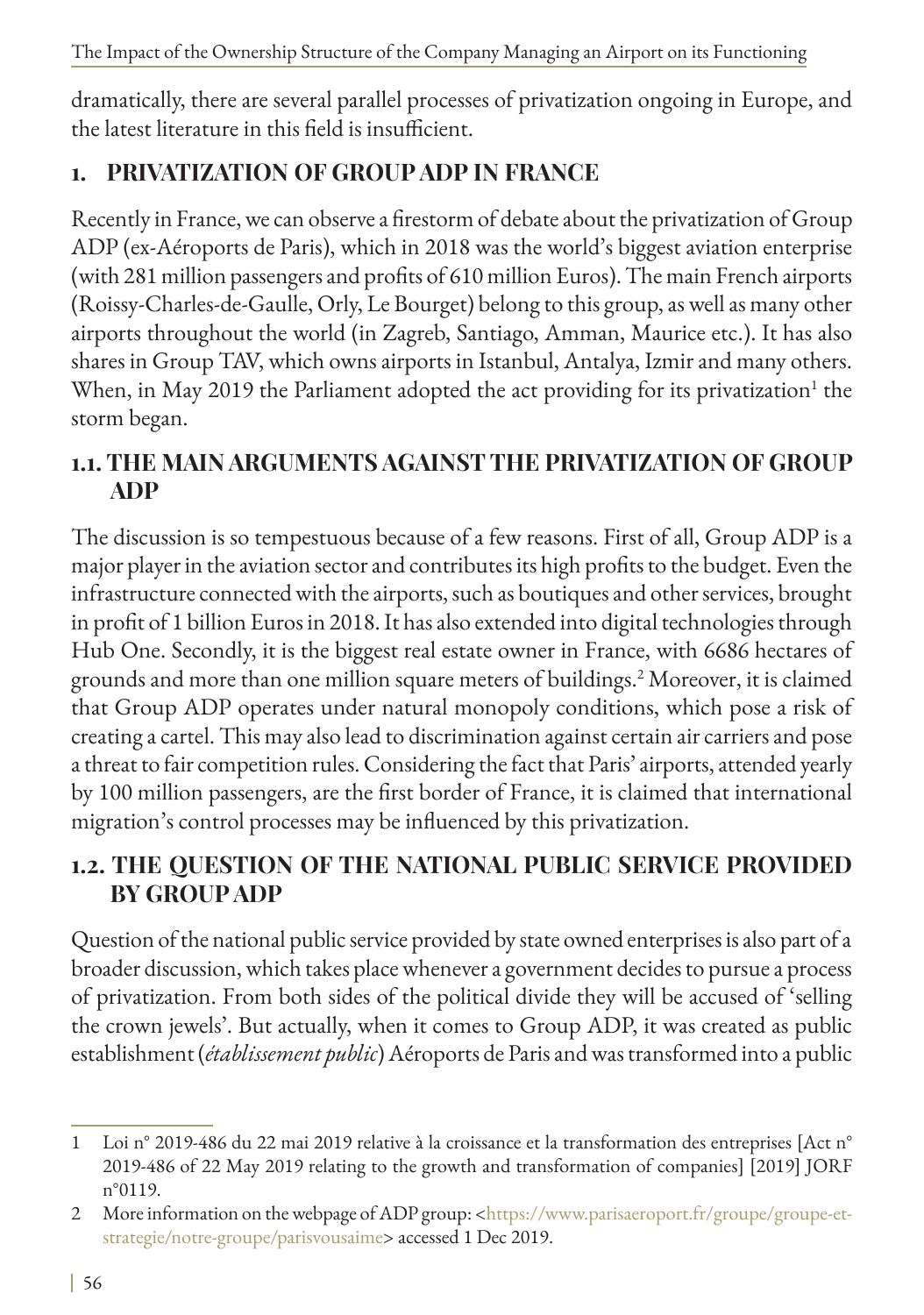limited liability company (*société anonyme*) in 2005 and as such, its shares began trading on the Paris Bourse in 2006, so in fact it has been partially privatized for many years.<sup>3</sup>

The legal act providing for the privatization of Group ADP was the subject of an examination by the Constitutional Court (Conseil Constitutionnel) due to the argument that it was incompatible with the 9th paragraph of the Preamble to the 1946 French Constitution which states: *All property and all enterprises that have or that may acquire the character of a public service or de facto monopoly shall become the property of society*.

The Constitutional Court ruled that Group ADP does not have the characteristics of a national public service within the meaning of the 9th paragraph of the Preamble to the 1946 French Constitution. Moreover, the Constitutional Court referred to its consistent case-law that even though the need for certain national public services derives from constitutional principles or rules, the determination of status for others is left to the discretion of the legislator or the regulatory authority, who can determine their relevance at a national level. The Constitutional Court highlighted that no provision currently in force quali fies Group ADP as a national public service.<sup>4</sup> Given these reasons, the Constitutional Court considered that the provisions of the 9th paragraph of the Preamble to the 1946 French Constitution do not prevent the transfer to the private sector of the majority of the shareholding of Group ADP.

#### **1.3. THE QUESTION OF OPERATING IN THE CONDITION OF A DE FACTO MONOPOLY**

The Constitutional Court's decision claimed that the act is compatible with the 9th paragraph of the Preamble to the 1946 French Constitution<sup>5</sup> and called into question that Group ADP is operating in conditions of a monopoly. According to the Court's decision, although Group ADP largely dominates the French airport sector, it faces increasing competition from the main regional airports and the major European airport connection hubs. Importantly, the transport market in which Group ADP operates includes routes which could be substituted by several modes of transport, and on certain routes it competes with road and railway transport, particularly the latter due to the development of high-speed train lines.

### **1.4. THE PROPOSITION OF A REFERENDUM**

Finally, the opponents of the privatization of Group ADP (248 parliamentarians - 130 deputes and 118 senators) voted in favour of a referendum on the adoption of a legal

<sup>3</sup> Ibid.

<sup>4</sup> Décision n°2019-781 DC Loi relative à la croissance et la transformation numérique des entreprises Dossier documentaire [Decision n° 2019-781 DC Act relating to the growth and digital transformation of companies Documentary file], points 49-51 <[https://www.conseil-constitutionnel.fr/sites/default/](https://www.conseil-constitutionnel.fr/sites/default/files/as/root/bank_mm/decisions/2019781dc/2019781dc_doc.pdf) [files/as/root/bank\\_mm/decisions/2019781dc/2019781dc\\_doc.pdf](https://www.conseil-constitutionnel.fr/sites/default/files/as/root/bank_mm/decisions/2019781dc/2019781dc_doc.pdf)> accessed 1 Dec 2019.

<sup>5</sup> G Teboul, G Conac, X Prétot, *Le préambule de la Constitution de 1946. Histoire, analyse et commentaires* [The preamble to the Constitution of 1946. History, analysis and comments] (Dalloz-Sirey 2001) 22.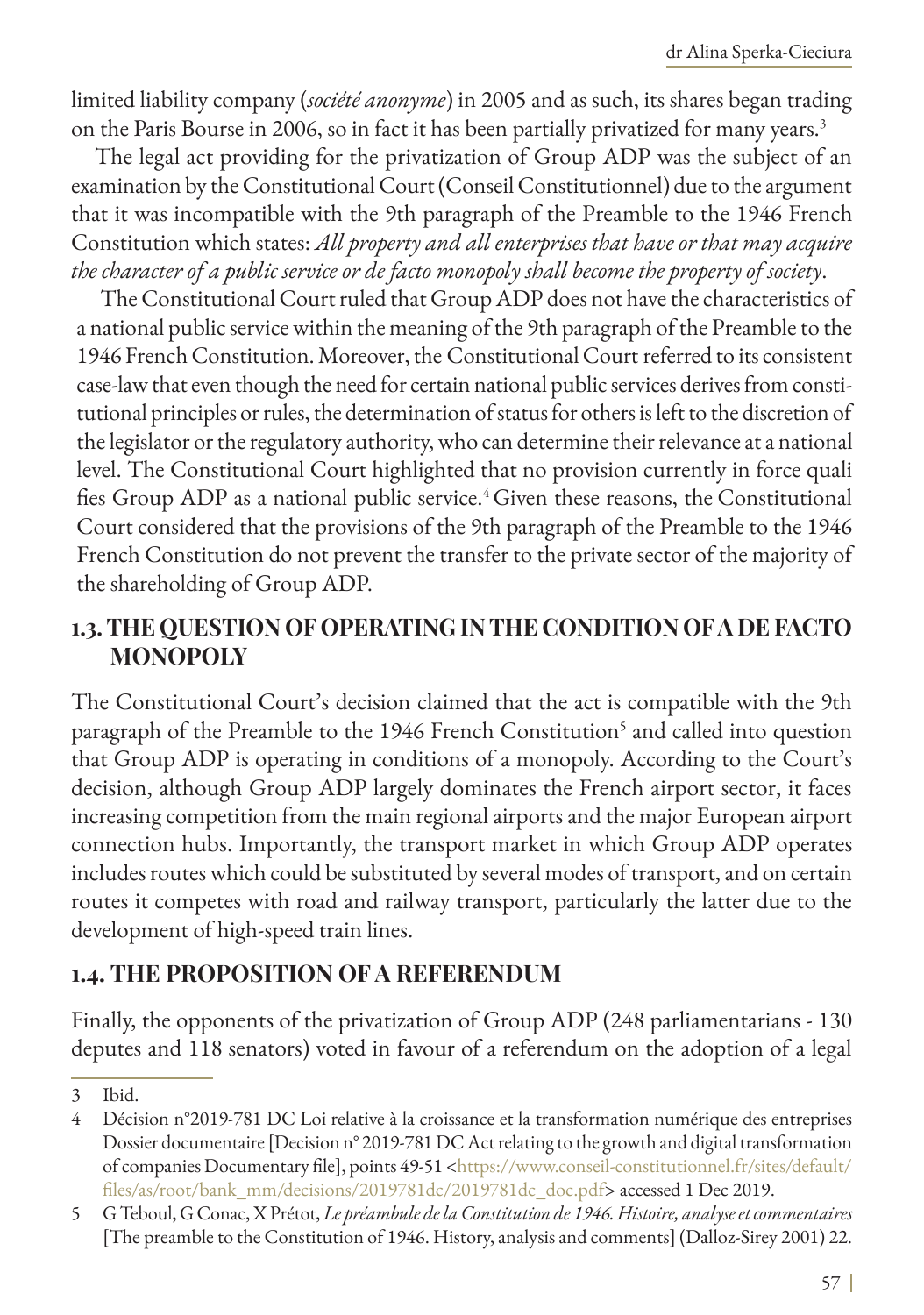The Impact of the Ownership Structure of the Company Managing an Airport on its Functioning

act (*référendum d'initiative partagée*, called RIP) guaranteeing that the service provided by certain airports managed by ADP (Paris-Charles-de-Gaulle, Paris-Orly et de Paris-Le Bourget) will be considered as national public services.<sup>6</sup>

### **2. NEGATIVE EXPERIENCES WITH PREVIOUSLY CONDUCTED PRIVATIZATIONS**

This discussion may be a negative side-effect from the privatization of the enterprises managing the airports in Toulouse, Niece and Lyon, which was harshly criticised by the Court of Auditors (Cour des Comptes) in its report<sup>7</sup>. The report was adopted three years after the transfer of 49.9% of the shares of the Toulouse-Blagnac airport to the Chinese Consortium Symbiose, and two years after the sale of 60% of Nice-Côte d'Azur and Lyon airports to Consortiums managed by Vinci and the Italian Group Atlantia. Selling a majority of shares to the Chinese-controlled Consortium Symbiose was especially controversial, due to the lack of financial transparency and its links with Chinese public authorities<sup>8</sup>. The report also highlighted the influence the minister of economy and French Civil Aviation Authority (Direction générale de l'aviation civile, DGAC) were put under by the United Arab Emirates<sup>9</sup> after the privatization of the airports in Nice and Lyon.

## **3. LEGAL FRAMEWORKS AND THE MECHANISM FOR ENSURING THE PROPER FUNCTIONING OF THE AIRPORTS**

The arguments raised in this discussion, especially the question of public national service provided by certain airports lead us to a broader problem of the legal frameworks in which the airports are functioning. It raises the question of whether provisions in European and national laws give an effective and sufficient mechanism for ensuring the realisation of public national service and other critical missions carried out by the airports. Moreover, it should be analysed which means, in law or in fact, are at the disposal of local and national authorities in case of infringement of the previously mentioned obligations.

<sup>6</sup> Proposition de loi présentée en application de l'article 11 de la Constitution visant à affirmer le caractère de service public national de l'exploitation des aérodromes de Paris, [Proposal presented in application of article 11 of the Constitution aiming at affirming the character of national public service of the operation of the aerodromes of Paris], Assemblée Nationale n˚1867. Constitution du 4 Octobre 1958 Quinzième Législature. Enregistré à la Présidence de l'Assemblée nationale le 10 avril 2019 [<http://](http://www.assemblee-nationale.fr/dyn/15/textes/l15b1867_proposition-loi) [www.assemblee-nationale.fr/dyn/15/textes/l15b1867\\_proposition-loi](http://www.assemblee-nationale.fr/dyn/15/textes/l15b1867_proposition-loi)> accessed 1 Dec 2019.

<sup>7</sup> Cour des comptes, Le processus de privatisation des aéroports de Toulouse, Lyon et Nice, Communication à la commission des finances, de l'économie générale et du contrôle budgétaire de l'Assemblée nationale, Cour des Comptes, Octobre 2018 [The privatization process of the airports of Toulouse, Lyon and Nice. Communication to the Committee on Finance, General Economy and Budgetary Control of the National Assembly, Court of Auditors, October 2018] <[https://www.ccomptes.fr/system/files/2018-](https://www.ccomptes.fr/system/files/2018-11/20181113-processus-privatisation-aeroports-Toulouse-Lyon-Nice.pdf) [11/20181113-processus-privatisation-aeroports-Toulouse-Lyon-Nice.pdf](https://www.ccomptes.fr/system/files/2018-11/20181113-processus-privatisation-aeroports-Toulouse-Lyon-Nice.pdf)> accessed 1 Dec 2019.

<sup>8</sup> Ibid 8.

<sup>9</sup> Ibid 60.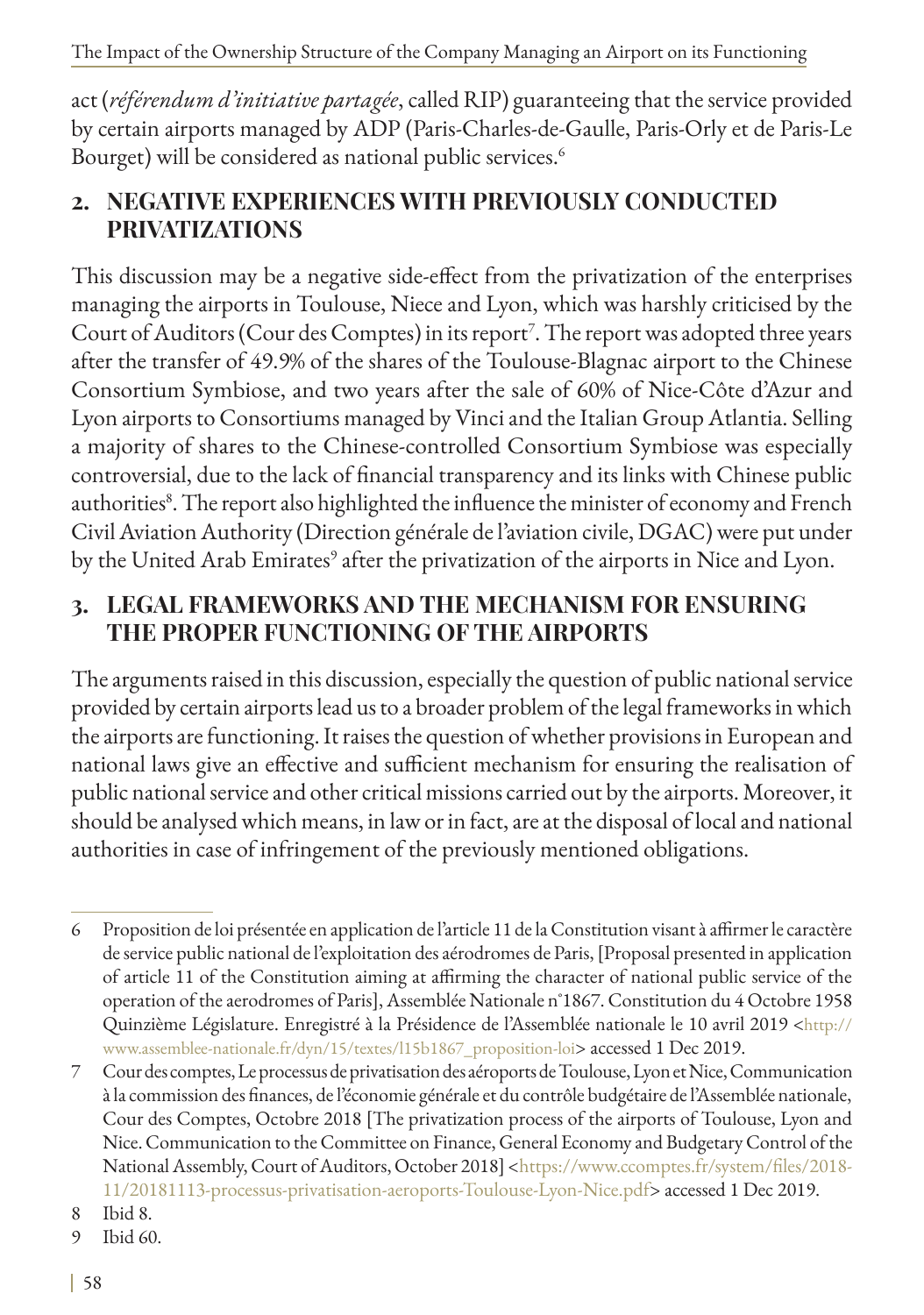### **3.1. INTERNATIONAL REGULATION OF THE AVIATION MARKET**

The development of a complex structure of international economic regulations, caused by more and more intensive international relations in aviation, resulted in many multilateral and thousands of bilateral agreements in that field. However uniformity across the laws on commercial air transport has not yet been obtained. There is currently no international framework, either under the World Trade Organisation or under the International Civil Aviation Organisation which governs competition among air carriers. The harmonization of international aviation law has generally embraced the problems of air safety, but is still very limited when it comes to economic issues and competition. European Union Member States rely mostly on bilateral and multilateral air service agreements (ASAs) which regulate the operation of international air services. However, they are not homogeneous in their content, and not all of them contain a so-called fair competition clause.

#### **3.2. EUROPEAN UNION REGULATION OF AVIATION MARKET**

The European Union is taking steps to promote common rules on aviation, and in 2017 the 'Open and Connected Aviation' package was adopted.<sup>10</sup>

When it comes to aviation law and the question of aviation infrastructure, the European Union perspective focuses strongly on competition law and the question of equal access to the aviation market. Due to the growing imbalance between expansion of the air transport system in Europe and the availability of adequate airport infrastructure to meet that demand, the question of availability of neutral, transparent and non-discriminatory rules seems to dominate the discussion. The second important point of the discussion is providing protection for the European Union's undertakings against unfair competition from air carriers operating from third countries.

### **3.2.1. ENSURING ACCESS TO THE AVIATION MARKET FOR NEW AIR CARRIERS**

The liberalization of air transport caused an increase in new air carriers. The dominance of national carriers, whose position was strengthened for a long time by their monopolistic status, had restricted access to the main airports' infrastructure. This growing imbalance between the expansion of the air transport system in Europe and the availability of adequate airport infrastructure to meet that demand resulted in an increasing number of congested airports within the European Community and finally led to the adoption of Council Regulation (EEC) 95/93 of 18 January 1993 on common rules for the allocation of slots at Community airports.<sup>11</sup>

<sup>10</sup> More information: 'An Aviation Strategy for Europe' (European Commission 2015-2018) [<https://](https://ec.europa.eu/transport/modes/air/aviation-strategy_en) [ec.europa.eu/transport/modes/air/aviation-strategy\\_en>](https://ec.europa.eu/transport/modes/air/aviation-strategy_en) accessed 1 Dec 2019.

<sup>11</sup> Regulation (EEC) 95/93 of 18 January 1993 on common rules for the allocation of slots at Community airports [1993] OJ UE L 14/1.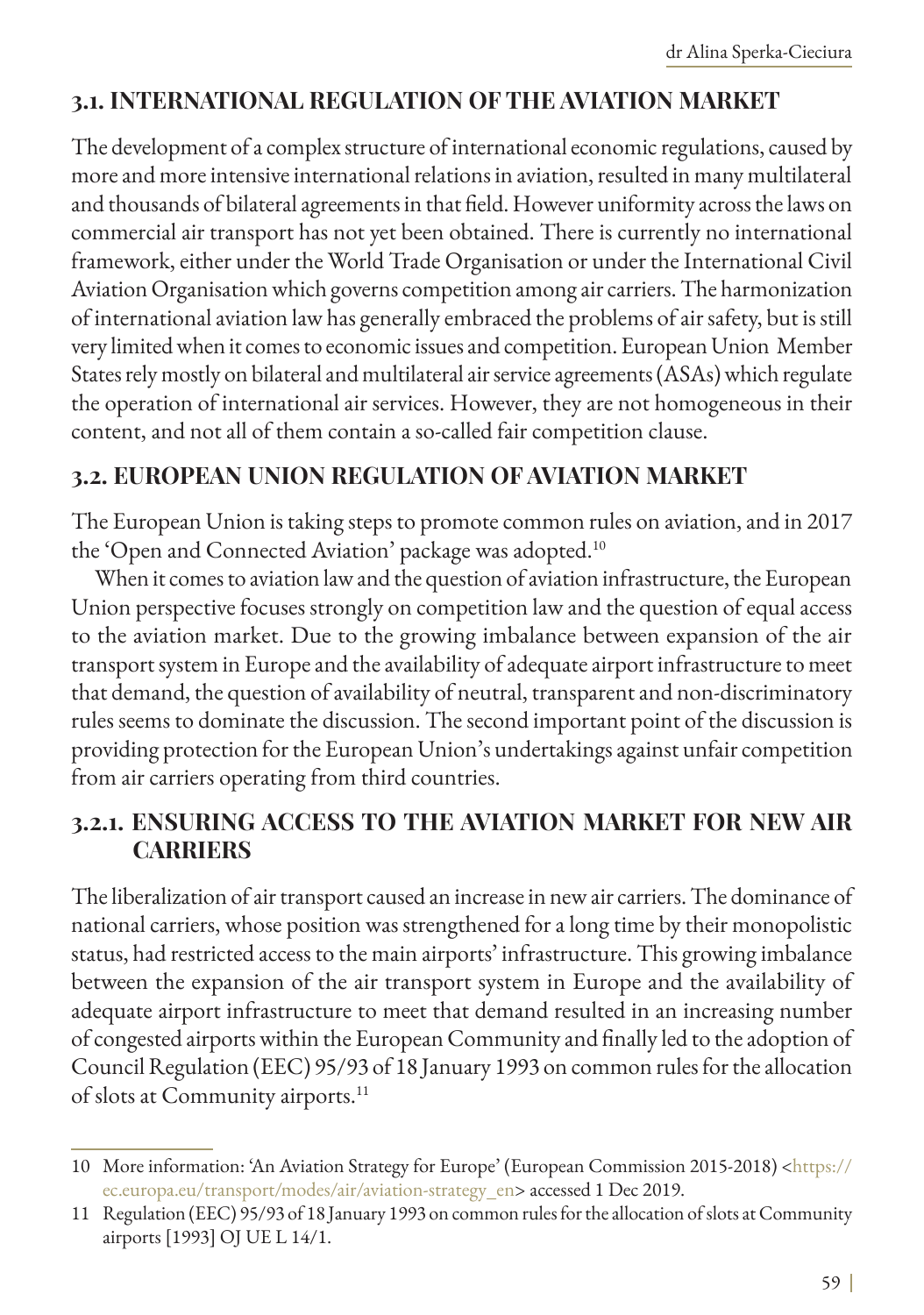According to its provisions, the allocation of slots at congested airports should be based on neutral, transparent and non-discriminatory rules. The aim of this regulation was to allow new entrants into the Community market, without infringement of existing rights, and with the maintenance of adequate domestic air services to regions of the Member State concerned.12

### **3.2.2. LICENCES AS A WAY TO ENSURE THE PROPER FUNCTIONING OF THE AVIATION MARKET**

According to Art. 3 of Regulation 1008/2008 of the European Parliament and of the Council of 24 September 2008 on common rules for the operation of air services in the Community (Recast)<sup>13</sup>, every undertaking established in the Community has to obtain the appropriate operating licence in order to provide a service carrying passengers, mail and/ or cargo by air for remuneration.<sup>14</sup> According to Art. 4 of the aforementioned regulation, to obtain a licence, the undertaking has to be owned and effectively controlled, whether directly or indirectly through one or more intermediate undertakings, by a Member State or nationals of Member States holding more than 50% of the controlling interest, and shall be effectively controlled by it. Exceptionally, other undertakings (from a third country) can be granted a licence, according to the agreement of which the Community is a party.15

It is advisable to check the functioning of this kind of agreement in order to answer the question of how the ownership structure of an airport may influence the realization of the given provisions, and in what way.

### **3.2.3. TRANSPARENCY OF FUNCTIONING OF GROUND HANDLING SERVICES**

When it comes to the ground handling services which are an essential element of the proper functioning of air transport, there are regulations adopted to provide transparency. The managing body of the airport is restricted in its actions by provisions of Council Directive 96/67/EC of 15 October 1996 on access to the ground handling market at airports within the Community. The aim of this act was to provide for opening up access to the ground handling market, which was bound to reduce the operating costs of airline companies and improve the quality of service provided to airport users. In order to make sure that the ground handling undertaking is independent from the managing body of the airport and from the dominant carrier, Directive 96/67/EC states that at least one of the suppliers should ultimately be independent of both the managing body of the airport and the dominant carrier.<sup>16</sup>

<sup>12</sup> Ibid.

<sup>13</sup> Regulation 1008/2008 of the European Parliament and of the Council of 24 September 2008 on common rules for the operation of air services in the Community (Recast) [2008] OJ UE L 293/3.

<sup>14</sup> Ibid.

<sup>15</sup> Ibid.

<sup>16</sup> Council Directive 96/67/EC of 15 October 1996 on access to the groundhandling market at Community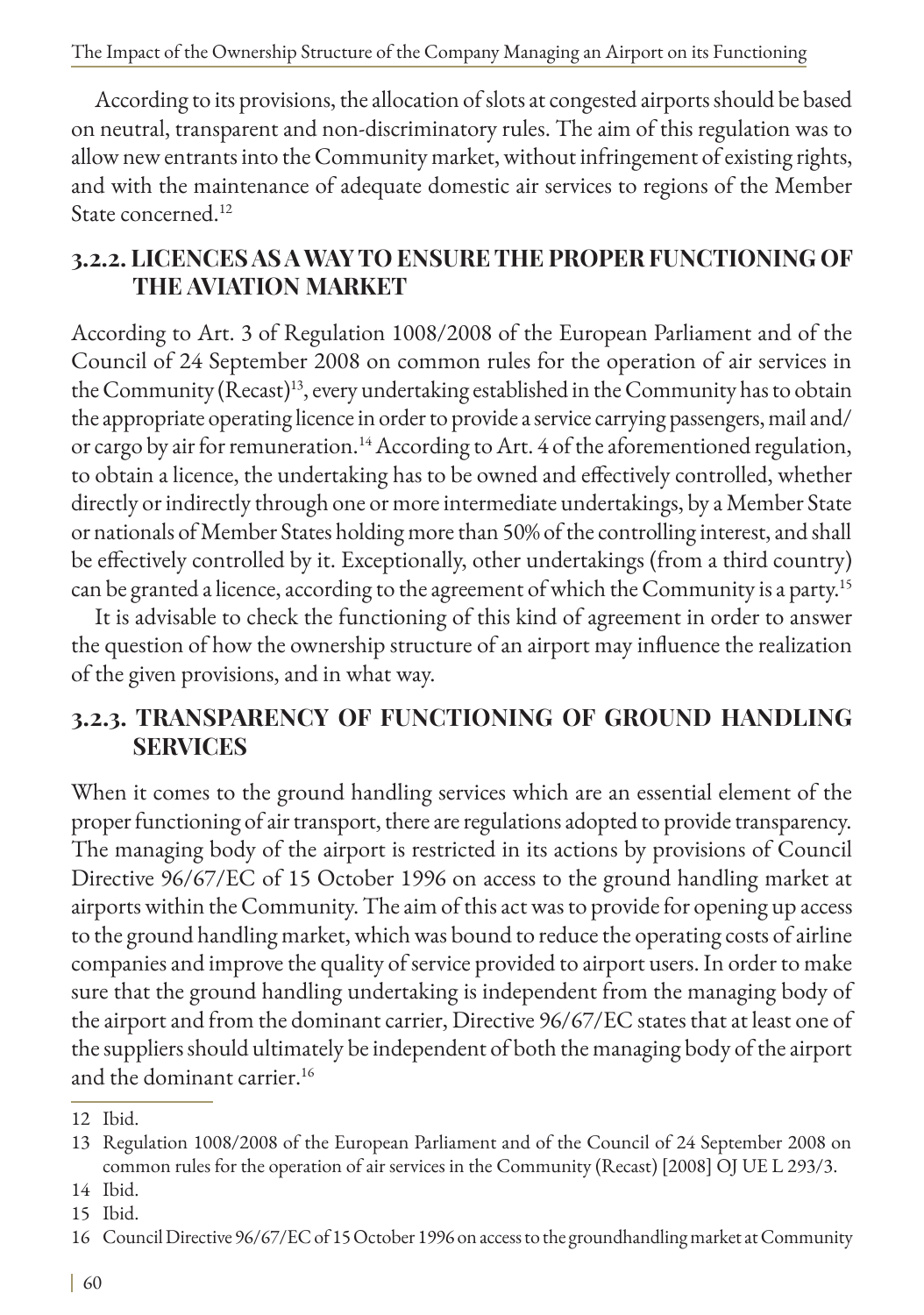#### **3.2.4. THE EUROPEAN UNION'S REGULATIONS AND THIRD-COUNTRIES UNDERTAKINGS**

The rights recognized by Directive 96/67/EC and by the Regulation 1008/2008 should only apply to third-country undertakings if the rule of strict reciprocity is respected. If there is no such reciprocity, the Member State should be able to suspend these rights with regard to those undertakings. The similar treatment of the entities from third countries was also provided by other regulations and is also visible in foreign transport policy realized by the European Commission.<sup>17</sup>

#### **3.2.5. PROTECTION OF INTRA-COMMUNITY ENTERPRISES AGAINST THE UNFAIR PRACTICES OF NON-COMMUNITY ENTERPRISES OPERATING IN THE AVIATION MARKET**

To avoid the threat that the competitive position of Community air carriers, constrained by the competition rules of the single market, could be adversely affected by unfair and discriminatory practices of non-Community air carriers providing similar services, Regulation (EU) 2019/712 of the European Parliament and of the Council of 17 April 2019 on safeguarding competition in air transport, and repealing Regulation (EC) No 868/200418 which was introduced in place of Regulation 868/2004 of the European Parliament and of the Council of 21 April 2004 concerning protection against subsidisation and unfair pricing practices causing injury to Community air carriers in the supply of air services from countries not members of the European Community was introduced.<sup>19</sup>

This Regulation aims to provide efficient protection of all European Union air carriers (equal and based on uniform criteria and procedures) against injury or threat of injury caused by practices distorting competition, adopted by third countries or third-country entities.

#### **FINAL REMARKS**

It is essential to identify what kind of services provided by airports can, and should, be regarded as these of public and national interest. What is more, it should be specified if it is possible to define a universal catalogue of public national services provided by

airports [1996] OJ UE L 272/36.

<sup>17</sup> A Kunert-Diallo, *Dostęp do rynku i konkurencja w transporcie lotniczym w UE i regulacjach krajowych*  [Market access and competition in air transport in the EU law and national regulations] (Wolters Kluwer 2018) 215.

<sup>18</sup> Regulation (EU) 2019/712 of the European Parliament and of the Council of 17 April 2019 on safeguarding competition in air transport, and repealing Regulation (EC) No 868/2004 [2019] OJ UE L 123/4.

<sup>19</sup> Regulation 868/2004 of the European Parliament and of the Council of 21 April 2004 concerning protection against subsidisation and unfair pricing practices causing injury to Community air carriers in the supply of air services from countries not members of the European Community [2004] OJ UE L 162/1.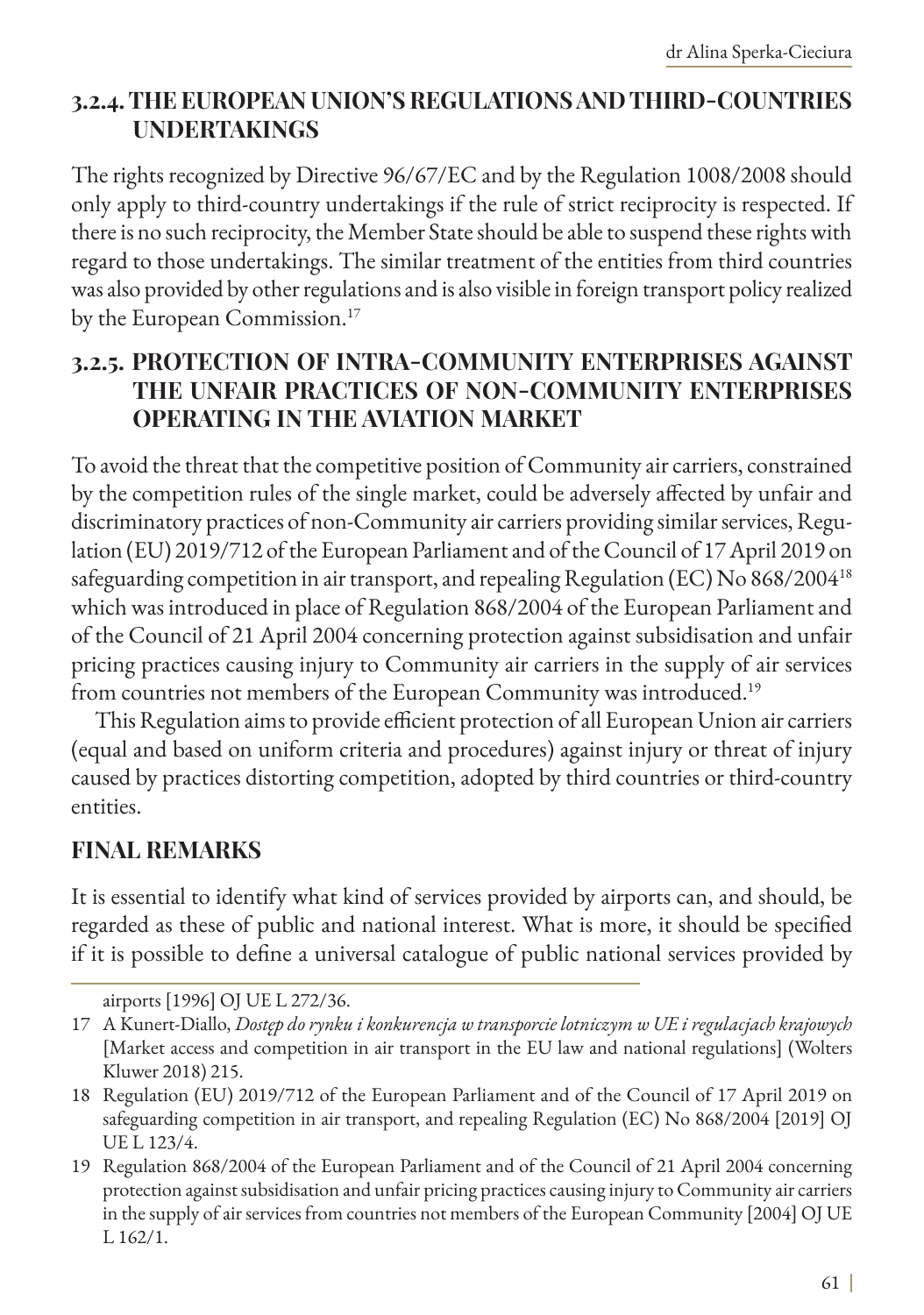The Impact of the Ownership Structure of the Company Managing an Airport on its Functioning

airports, or should it be considered *ad casum*. Finally, the means at the disposal of local, national and European authorities should be analysed as a way of providing an effective and efficient mechanism for dealing with a case of infringement of the aforementioned rules. The last issue that should be taken into consideration is the origin of the entity that acquires share control package the company managing the airport. May the country of origin of this entity be considered essential for further management and functioning of the transferred airport, as it was in case of the Chinese Consortium Symbiose which had taken over control of Toulouse-Blagnac airport? We should pay special attention to the investors from Middle and Far East Countries, since in those countries the links between businesses and public authorities are very tight. The European Union's law focuses on the issues of fair competition rules, and most of the legal provisions regulating the relations between public and private enterprises emphasise compliance with the transparency rules which aim to prevent violation of competition law. It should be confirmed if the regulation provided by these legal acts ensures there are effective and sufficient measures at the disposal of local, national and European Union authorities when they deal with extra-Community entities.

## **BIBLIOGRAPHY**

# **LITERATURE**

- Teboul G., Conac G., Prétot X., *Le préambule de la Constitution de 1946. Histoire, analyse et commentaires* [The preamble to the Constitution of 1946. History, analysis and comments] (Dalloz-Sirey 2001).
- Kunert-Diallo A*., Dostęp do rynku i konkurencja w transporcie lotniczym w UE i regulacjach krajowych* [Market access and competition in air transport in the EU law and national regulations] (Wolters Kluwer 2018).

## **ONLINE SOURCES**

- 'An Aviation Strategy for Europe' (European Commission 2015-2018) [<https://ec.europa.](https://ec.europa.eu/transport/modes/air/aviation-strategy_en) [eu/transport/modes/air/aviation-strategy\\_en](https://ec.europa.eu/transport/modes/air/aviation-strategy_en)> accessed 1 Dec 2019.
- Webpage of ADP Group <[https://www.parisaeroport.fr/groupe/groupe-et-strategie/](https://www.parisaeroport.fr/groupe/groupe-et-strategie/notre-groupe/parisvousaime) [notre-groupe/parisvousaime>](https://www.parisaeroport.fr/groupe/groupe-et-strategie/notre-groupe/parisvousaime) accessed 1 Dec 2019.

# **LEGAL ACTS**

- Regulation (EEC) 95/93 of 18 January 1993 on common rules for the allocation of slots at Community airports [1993] OJ UE L 14/1.
- Council Directive 96/67/EC of 15 October 1996 on access to the groundhandling market at Community airports [1996] OJ UE L 272/36.
- Regulation 868/2004 of the European Parliament and of the Council of 21 April 2004 concerning protection against subsidisation and unfair pricing practices causing injury